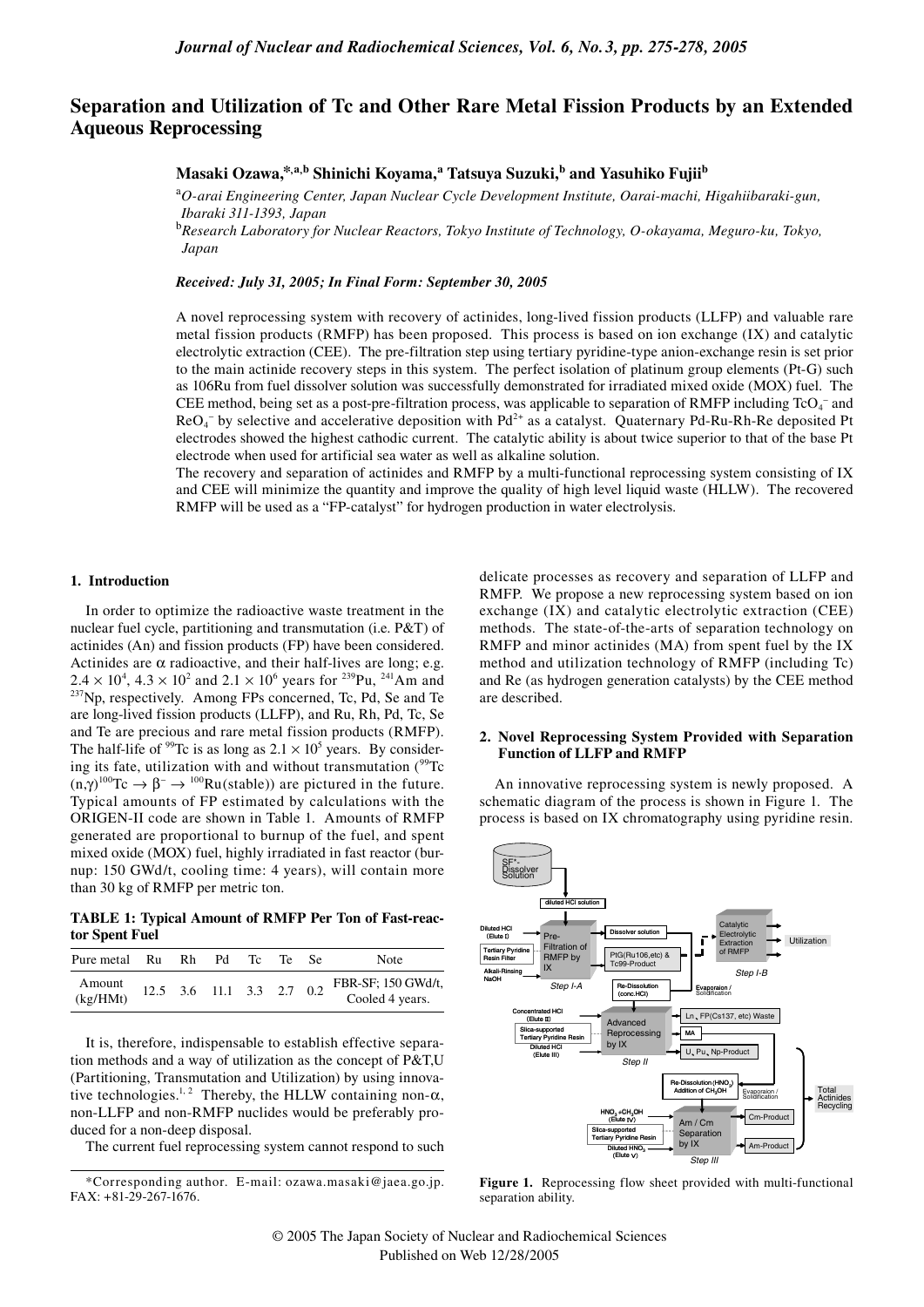

**Figure 2.** Chemical form of tertiary pyridine-type anion exchange resin.

Tertiary pyridine resin has functions of a weakly basic anion exchanger and a soft donor extractant. As shown in Figure 1, the reprocessing system mainly consists of three processes; the first step (Step I-A) consists of a pre-filtration process prior to main reprocessing of Step II and a recovery process of RMFP by CEE (Step I-B). Step II is the main process for separation of spent fuel, i.e. spent fuel is separated into 3 groups such as FPs with Ln (III), MA (III), and Pu with U, Np. The fraction of FPs with Ln(III) will be HLLW. The third step (Step III) is a mutual separation process of MA(III) to Am and Cm products.

On Step I-A, technetium and Pt-G elements are expected to adsorb on the gelated tertiary pyridine resin in the diluted hydrochloric acid medium referring to the basic adsorption property on anion exchange resin. The adsorbed elements are rinsed out by alkaline elution from the resin. Technetium and Pt-G elements in this effluent are recovered again on an electrode by CEE.

On Step II, the column packed with a high-porous type of tertiary pyridine resin embedded in silica beads is used for hydrochloric acid-based reprocessing. The resin was produced by Research Laboratory for Nuclear Reactors, Tokyo Institute of Technology.<sup>3−5</sup> The chemical structure of this resin is presented in Figure 2. The resin has high radiation resistance in hydrochloric acid solution. The average diameter of the resin is 60  $\mu$ m. The total exchange capacity is 1.94 meq/g (dry) in Cl<sup>−</sup> form and the cross-linkage is 20%. While multivalent  $U(VI)$ , Np(VI) and Pu(IV) are strongly adsorbed on anion exchange resin in highly concentrated hydrochloric acid solution,<sup>6</sup> the distribution of trivalent  $MA(III)$  and  $Ln(III)$  are lower than the multivalent Ans in such a medium. Moreover, the distribution coefficient of Ce(III) was about 4 times lower than those of Am(III) in a pure hydrochloric acid. Therefore, groups of Ln(III) with other FPs like Cs and Sr, trivalent  $MA(III)$  and multivalent  $U(VI)$ ,  $Np(VI)$  and  $Pu(IV)$  are individually separated in this order.

The mutual separation of Am and Cm at Step III is already confirmed by trace experiments.<sup>4</sup> In this process, the same resin as on Step II was used, while nitric acid solution was used instead of hydrochloric acid solution.

#### **3. Separation and Recovery of RMFP**

**Separation of RMFP by tertiary pyridine resin (Step I-A).**  Mixed oxide (MOX) fuel, 21.0-wt% Pu in 18.0-wt% enriched uranium, was irradiated from the 16th to 35th cycle at the 3rd row in the experimental fast reactor JOYO. The effective full power days were 1019.33, and the peak burnup was 143.8 GWd/t. A total of 1560 days have passed from the reactor shut down to analysis.

A chopped irradiated fuel pin was transported to Alpha-Gamma Facility (AGF) of the Japan Nuclear Cycle Development Institute. The irradiated fuel was further sliced into pieces of 5 mm in length at AGF.

The sliced specimen was then placed in a flask mounted with reflux condenser, and dissolved in 28 mL of 8 mol/dm<sup>3</sup> nitric acid solution by heating for 6 h at boiling temperature.



**Eluate by 0.5 mol/dm3 HCl**

**Figure 3.** Material balance of <sup>106</sup>Ru and Other FP on pre-filtration (STEP I-A).

After several drops of concentrated hydrofluoric acid were added, the solution was again heated for 6 h in order to minimize amounts of insoluble residue. The weight of dissolved fuel was estimated to be 1.27 g.

The fundamental flow sheet is based on a concept shown in Figure 1. The separation on Step I-A was employed to remove RMFP  $(106$ Ru, <sup>99</sup>Tc, etc). On this step, gamma spectrometry was applied to identify gamma nuclides like  $^{106}Ru$ ,  $^{125}Sb$ ,  $^{144}Ce$ ,  $^{155}Eu$ ,  $^{241}Am$  and so on.

A 0.1 mL aliquot of the dissolved spent fuel solution was diluted by adding 50 mL of pure water. The sample solution was heated and dried, and was dissolved again in 3 mL of 0.5 mol/dm3 hydrochloric acid. The resulted hydrochloric dissolver solution was loaded onto resin (8 mL column volume). Tertiary pyridine resin of a non-support type was used as prefilter anion exchange resin. After sample loading, the column was fed with 4 column volumes of 0.5 mol/dm<sup>3</sup> hydrochloric acid solution. The resin was rinsed by pure water of 4 column volumes. Then, 1 mL of resin was taken from the column and rinsed again by pure water. After the rinse, the rinsing water and resin were encapsulated in a plastic vial. Furthermore, 3 column volumes of  $1 \text{ mol/dm}^3$  sodium hydroxide solution were fed to the resin. After the alkali rinse, the resin and eluted sodium hydroxide solution were analyzed by  $\gamma$ -ray spectrometry to confirm the adsorbed nuclides.

Strong  $\gamma$ -ray peaks of <sup>106</sup>Ru and <sup>125</sup>Sb were observed in the resin rinsed by pure water after anion-exchange. Other nuclides, such as  $241$ Am and  $137$ Cs were scarce. Figure 3 shows the material balance of main nuclides before and after the prefiltration. A weight ratio of nuclide was assumed 100% at the inlet. Ruthenium-106 and <sup>125</sup>Sb were not detected in the eluate by elution with 0.5 mol/dm<sup>3</sup> hydrochloric acid solution. While other nuclides, 241Am, 155Eu and 137Cs, were scarcely detected in the outlet of rinsing water and alkaline solution, the amounts of each nuclide were less than  $0.5\%$ . It is concluded that  $106Ru$ and  $125Sb$  can be isolated perfectly from the spent fuel and the  $\alpha$ contamination is very small. Noticeable FP  $(106$ Ru and  $125$ Sb)free dissolver solution is preferable to increase the decontamination factor in the whole reprocessing process.

Since the tertiary pyridine is a soft donor ligand and the ions of Pt-G elements are soft acid, they are strongly bonded by coordination. Technetium ( $^{99}$ Tc) was not detected by γ-spectrometry. Although absorption of Tc(VII), Ru(IV) and Pd(II) on Dowex 1 resin in hydrochloric acid decreases with increasing acidity,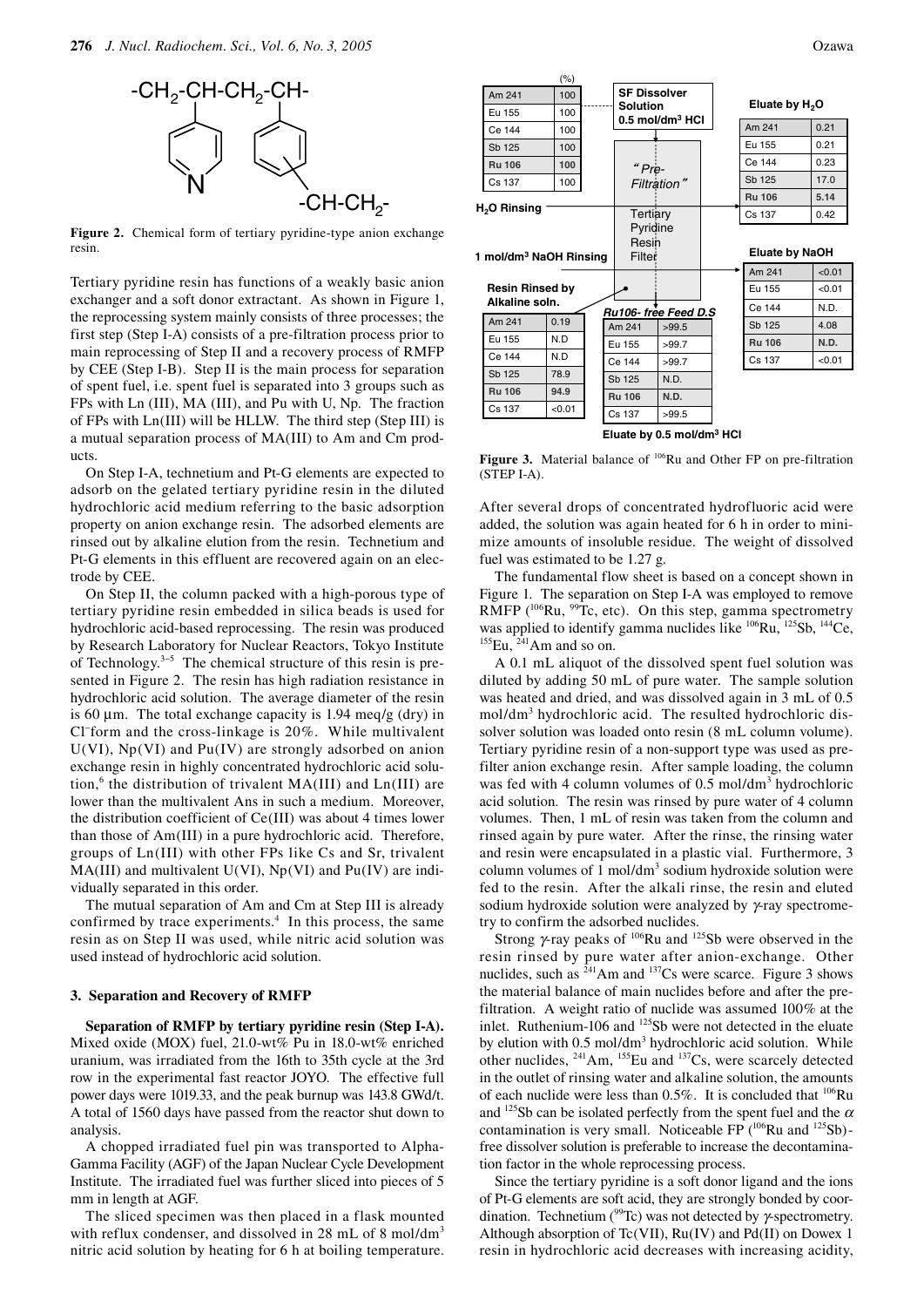these species have rather high distribution coefficients (log*D* > 1) in the region 0.1 mol/dm<sup>3</sup> < [HCl] < 12 mol/dm<sup>3</sup>.<sup>6</sup> The  $logD$ values of actinide ions increase with increasing acidity, but the values are smaller than 0 for  $[HCI] < 1$  mol/dm<sup>3</sup>. Therefore, anionic  $TcO<sub>4</sub><sup>-</sup>$  and other Pt-G elements are considered to be well adsorbed on tertiary pyridine resin and separated from actinides in the same manner as Dowex 1 resin of a weakly basic anion exchanger.

**Recovery of RMFP by catalytic electrolytic extraction (Step I-B).** Details of the CEE method applied here to Step I-B to recover and purify RMFP obtained from Step 1A were discussed elsewhere.<sup>7</sup> In principle,  $Pd^{2+}$  (or  $Fe^{2+}$ ) would accelerate electro-deposition of the other ions as a *promoter* (i.e. Pd*adatom*) at the electrode surface or as a *mediator* in the bulk solution. As for a typical example of CEE of RMFP from simulated HLLW, the galvanostatic electrolysis resulted in the quantitative deposition, where metal ions with  $E^0 > 0.7V$  tended to deposit on the cathode, and the deposition ratio seemed to be proportional to the order of the redox potential;  $Pd > Te > Se > Rh > Ru > Re$ . Molybdenum and Zr can be recovered as co-precipitation at H+  $< 1.5$  mol/dm<sup>3</sup>.

An interaction between  $Pd^{2+}$  and  $TcO_4^-$ during CEE was also confirmed.<sup>2</sup> The working Pt electrode was polarized from noble to base potential side, every 30 min step by step. The amount of deposition was measured by a radiometric method at each polarized potential. While the deposition of Tc was significantly suppressed with an increase of the nitric acid concentration, addition of  $Pd^{2+} (Pd/Te = 5)$  enhanced its electro-deposition expectedly even though nitric acid concentration was 2 mol/dm<sup>3</sup>. Namely, the  $Pd^{2+}$  effect can conquer a negative nitric acid effect causing the redissolution of Tc deposit. The Tc deposit was brownish in color and apparently not dendritic. The deposition ratio was, however, as low as 2% at maximum, and the deposition amount of Tc was larger than that of Ru under almost the same nitric acid concentration. An observed potential region of  $TcO<sub>4</sub><sup>-</sup>$  for quantitative electrodeposition was  $0.4$  V– $0.05$  V (V vs. NHE), agreeing with the hydrogen adsorption-desorption potential region of a Pt electrode. The maximum deposition was observed near the hydrogen evolution potential. Thus, H*ad* likely participates in the electro-deposition of  $TcO<sub>4</sub><sup>-</sup>$  in the system

 $\text{TeO}_4^-$  +  $3\text{H}_{ad}$  +  $\text{H}^+$   $\rightarrow$   $\text{TeO}_2 \cdot 2\text{H}_2\text{O}$ .

In the extremely negative conditions (i.e.  $\langle -0.3V \rangle$ , however, hydrogen evolution occurred simultaneously and disturbed again the Tc deposition reaction. In the case of a carbon electrode which had no H<sub>ad</sub> region in 3 mol/dm<sup>3</sup> nitric acid solution, reduction of  $TcO<sub>4</sub><sup>-</sup>$  to  $TcO<sup>2+</sup>$  was the most significant in the potentiostatic electrolysis at  $\phi_{\rm E}$  = –0.3 V or –1.0 V (V vs.  $Ag/AgCl$ ).<sup>8</sup>

### **4. Utilization of RMFP**

The hydrogen overpotential of metals periodically changes, and specifically Pt-G elements, Re and Tc show lower overpotentials. One can explain those in referring to *d*-hole characteristics based on the band theory. For utilization of RMFP, hydrogen evolution characteristic of the RMFP-deposit on Pt electrodes was investigated for electrolysis in alkaline solution.

RMFP-deposited electrodes were fabricated based on the CEE method. Details of electrolysis conditions are described elsewhere.<sup>2, 9</sup> Results of electrochemical reduction are summarized in Table 2, where "Pd-Ru-Rh-Re (3.5:4:1:1)" means the quaternary Pd-Ru-Rh-Re deposited Pt electrode obtained from electrolyte containing Pd, Ru, Rh and Re (Tc) ions in the ratio of 3.5:4:1:1, which corresponds to the composition of the fast-reactor MOX spent fuel listed in the Table 1. The deposition ratios of RMFP were estimated from the reduction ratios calculated



Figure 4. EDS(EPMA) of the deposits on the Pt electrode from nitric acid solution ; Solution composition : Pd-Ru-Rh-Re(3.5:4:1:1), divided addition of  $Pd^{2+}$ .

from the balance of ionic concentration during the electrolysis. The highest reduction ratio of 95–99% was obtained for Pd by discharging from  $Pd^{2+}$  to metallic Pd, and the deposit tended to form dendrites which were easily detached by simultaneous hydrogen evolution. The reduction manner of Rh was similar to that of Pd; a 1 step reduction of  $Rh^{3+}$  to metallic Rh. On the contrary, reduction of Ru might proceed by 2 steps, i.e.  $RuNO<sup>3+</sup>$  $\rightarrow$  Ru<sup>2+</sup> and Ru<sup>2+</sup>  $\rightarrow$  Ru (metal), with the reduction ratio of around 14%. The reduction ratio was  $16\%$  for ReO<sub>4</sub><sup>-</sup> and only 1.7% for TcO<sub>4</sub><sup>-</sup>. As reported previously,<sup>1,2,7</sup> the presence of Pd<sup>2+</sup> accelerated deposition of Rh as well as Ru, and the co-existence of  $Rh^{3+}$  also accelerated the reduction of  $ReO_4^-$  in the present experiment (16%  $\rightarrow$  43.0%). Specifically, in CEE with a low cathode current density, e.g. 2.5 mA/cm<sup>2</sup>, compulsory stirring was necessary to get a minute and stable deposit of Pd layers. This procedure was very essential to obtain larger amounts of co-deposit with other ions. Figure 4 shows an element map of the surface deposit observed with EPMA (electron probe micro analyzer) for the final run  $(*2)$  in Table 2. In this run,  $Pd^{2+}$  was added to catholyte divided by 5 times to allow Pd to exist constantly in the bulk solution (as  $Pd^{2+}$ ) and at the electrode surface (as Pd*adatom*). The shape of deposit was not dendritic but rather spherical and homogeneous, likely cohered with fine particles.

**TABLE 2: Reduction Ratios of RMFP by Catalytic Electrolytic Extraction**

| System                         |                | Reduction ratio / $%$ | Composition of |      |                |                          |
|--------------------------------|----------------|-----------------------|----------------|------|----------------|--------------------------|
|                                | Pd             | Ru                    | Rh             | Re   | Tc             | <b>Electrode Surface</b> |
| Pd                             | >99            |                       |                |      |                |                          |
| Ru                             |                | 14                    |                |      |                |                          |
| Rh                             |                |                       | >99            |      |                |                          |
| Re                             |                |                       |                | 16   |                |                          |
| Tc                             |                |                       |                |      | 1.7            |                          |
| Pd-Ru                          | 99.3           | 60.9                  |                |      |                | $Pd = Ru$                |
| Pd-Rh                          | 99.0           | $\overline{a}$        | 84.7           |      |                | $Pd = Rh$                |
| Pd-Re                          | 99.4           |                       |                | 10.0 |                | Pd > Re                  |
| Ru-Rh                          | $\overline{a}$ | 58.2                  | 32.5           |      |                | $Ru = Rh$                |
| Ru-Re                          |                | 14.5                  |                | 13.5 |                | Ru > Re                  |
| Rh-Re                          | ۰              | -                     | 10.0           | 43.0 | $\overline{a}$ | Rh > Re                  |
| $Pd-Ru-Rh-Re(1:1:1:1)$         | 95.7           | 46.0                  | 14.5           | 19.0 |                | $Pd = Ru = Rh > Re$      |
| Pd-Ru-Rh-Re $(3.5:4:1:1)^{*1}$ | 99.0           | 11.8                  | 2.10           | 33.4 | $\overline{a}$ | $Pd = Ru = Rh > Re$      |
| Pd-Ru-Rh-Re $(3.5:4:1:1)^{*2}$ | 94.7           | 16.5                  | 26.6           | 55.3 |                | $Pd = Ru = Rh > Re$      |

\*1: Pd block addition.

\*2: Pd 5divided addition.